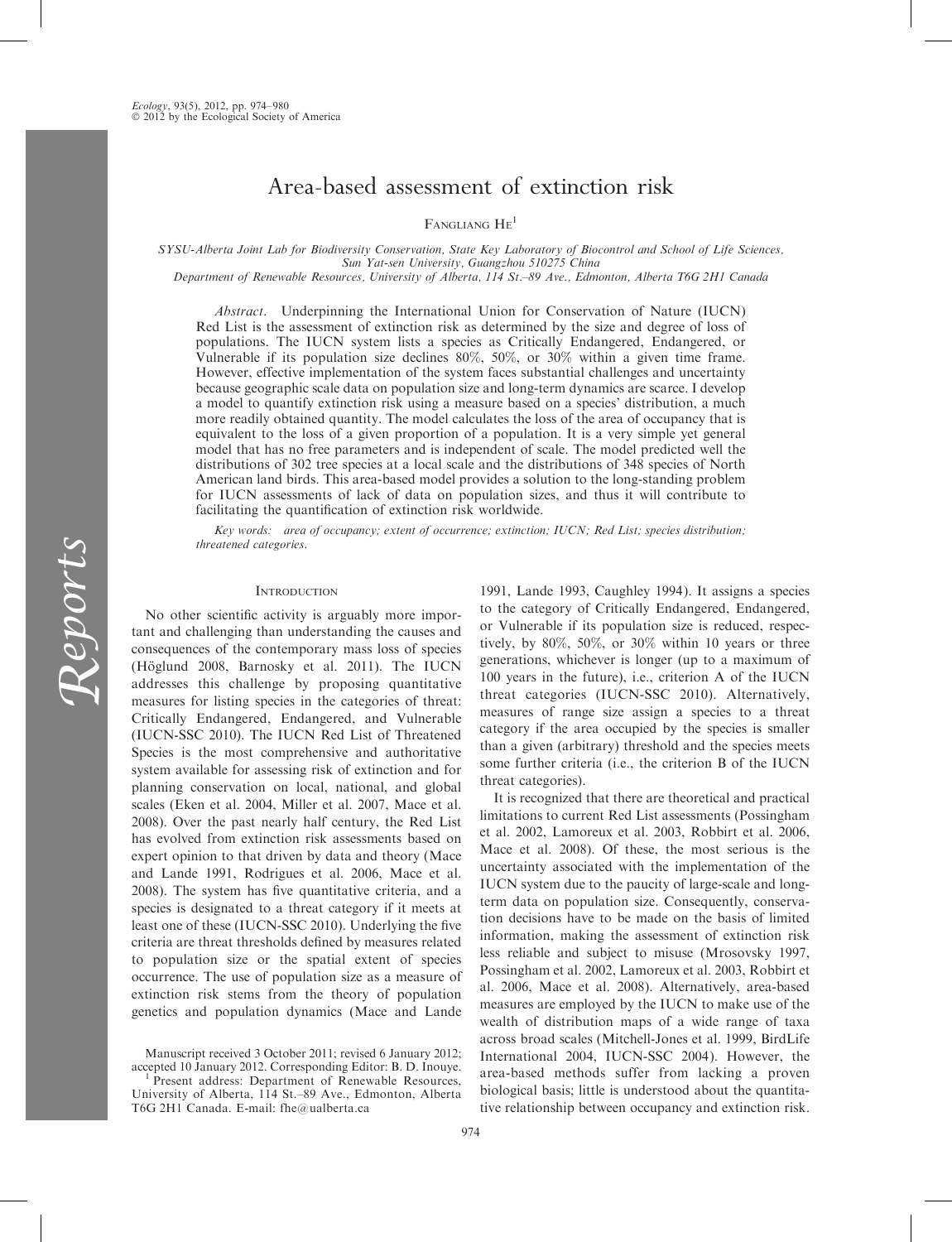In this study I develop a method that is based on the extinction theory derived from population genetics and ecology (Mace and Lande 1991, Lande 1993, Caughley 1994), but uses the area of occupancy as a measure of extinction risk. The method does not require any information on population size. It answers the question: How much loss of the area of occupancy is equivalent to the loss of a given percentage (e.g., 80%, 50%, or 30%) of a population? Therefore, the new method integrates criteria A and B of the IUCN system into a single method. It addresses the fundamental criterion A but uses occupancy rather than population abundance as a measure.

### The model

The model that answers the question of the relationship between occupancy area loss and population loss is of the form

$$
p_c = 1 - (1 - p)^{(1 - c)} \tag{1}
$$

where  $p$  is the original area of occupancy of a species in a region and  $p_c$  is the resultant occupancy after c proportion of the population is removed from the region. This is a very general model that is scale invariant and holds true for species with a very broad range of spatial distributions, as derived below.

To derive Eq. 1, first consider a randomly distributed species in which the relationship between population size and area of occupancy in a region of size A has the following form (He and Gaston 2000):

$$
p = 1 - \left(1 - \frac{a}{A}\right)^N \tag{2}
$$

where  $a$  is the cell size (spatial resolution) at which the species is mapped,  $N$  is the population size of the species in  $A$ , and  $p$  is the proportion of the region occupied by the species.

If the population is reduced by a proportion  $c$  of its original size, occupancy becomes

$$
p_c = 1 - \left(1 - \frac{a}{A}\right)^{(1-c)N}.
$$
 (3)

Substituting Eq. 2 into Eq. 3 gives Eq. 1:  $p_c = 1 - (1 (p)^{(1-c)}$ . This model predicts that, given the original occupancy  $p$  of a species, the removal of proportion  $c$  of its population from the landscape will reduce the occupancy from  $p$  to  $p_c$ . Although Eq. 1 is derived from the assumption of a random spatial distribution, it also holds for nonrandom species, as will be proven.

Species can be distributed in space in numerous configurations. There is no single occupancy–abundance model for nonrandom distributions (Gaston and He 2010). Among the many models for describing a species' aggregation, the negative binomial distribution (NBD) is the most general and widely used (Boswell and Patil 1970, Pielou 1977). Its occupancy–abundance relationship is the following (He and Gaston 2000):

$$
p = 1 - \left(1 + \frac{aN}{Ak}\right)^{-k} \tag{4}
$$

where  $k$  is a positive parameter indicating spatial aggregation. Aggregated species have small  $k$ , whereas randomly distributed species have large k.

Consider the change in occupancy  $p$  when population size N is reduced to  $(1 - c)N$  in Eq. 4. The NBD has a well-known statistical property (Johnson et al. 1993) that if x follows an NBD with parameter  $k$ ,  $(1 - c)x$  is also an NBD but with the aggregation parameter becoming  $(1 - c)k$ . This leads to

$$
p_c = 1 - \left(1 + \frac{a(1 - c)N}{A(1 - c)k}\right)^{-(1 - c)k}
$$

$$
= 1 - \left[\left(1 + \frac{aN}{Ak}\right)^{-k}\right]^{(1 - c)}.
$$
(5)

Substituting Eq. 4 into Eq. 5 again leads to Eq. 1.

Eq. 1 is remarkable. It provides a simple method to assess risk of extinction. From Eq. 1 we can easily calculate the percentage reduction in population size using occupancy as  $c = 1 - [\log(1 - p_c)/\log(1 - p)]$  ( $c \ge$ 0.8 for Critically Endangered,  $0.5 \leq c \leq 0.8$  for Endangered, and  $c \geq 0.3$  for Vulnerable IUCN status). More importantly, the model does not have any free parameters and is independent of spatial scale. This means that it can be applied to species distributions of any mapping resolution or spatial extent. The scaleinvariant property arises because the equation models relative (not absolute) changes in population size and occupancy. This property is especially desirable because the dependence of area-based measures on spatial scale is the major obstacle undermining the use of range data in the Red List assessments (Mace et al. 2008).

Equipped with Eq. 1, one can readily calculate the loss of occupancy for any given population removal and any given original area of occupancy (Fig. 1). The table in Fig. 1 presents a Red List-equivalent threat categorization for a given loss of occupancy. For example, given a species with an original area of occupancy  $p = 0.4$ , if its resultant occupancy after population removal becomes  $p_c = 0.09$ , the species should then be designated as Critically Endangered because  $c = 1 - \log(1 - p_c)/\log(1$  $p$ ) = 0.815 is greater than 0.8.

In application, data on area of occupancy are sometimes not available (Gaston 1994). Alternatively, the measure of extent of occurrence is used for assessing the endangered status of species (Mace et al. 2008, IUCN-SSC 2010). A risk model for extent of occurrence can also be derived. To derive that, habitats within a range of species distribution are classified into three types: occupied (with presence of species, denoted as  $m_1$ ), unoccupied (suitable but not colonized habitats,  $m_2$ ), and unsuitable habitats  $(m_3)$ . In Eqs. 2–5, p is the proportion of occupied sites over the total number of suitable sites, i.e.,  $p = m_1/(m_1 + m_2)$ . For extent of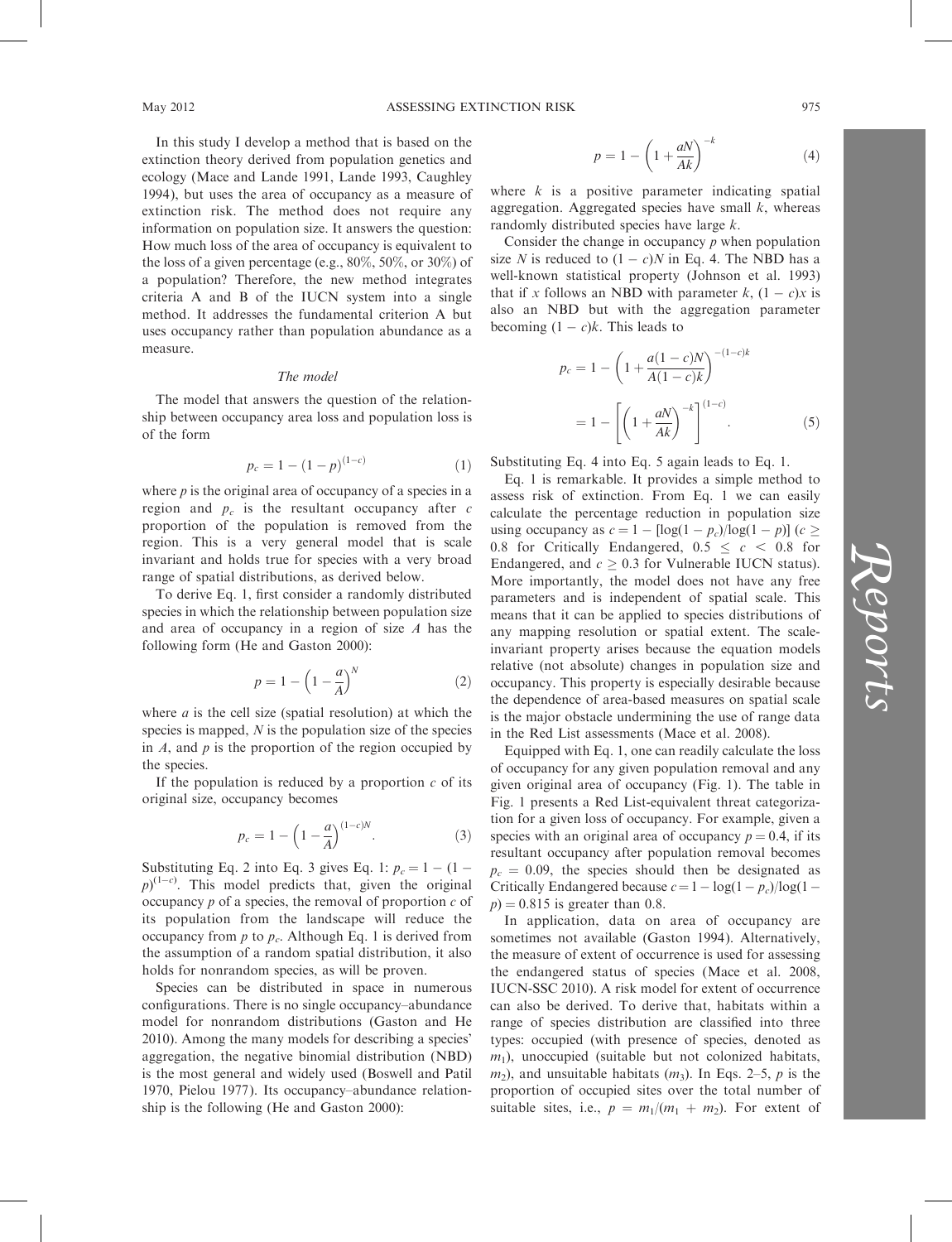

Occupancy before population reduction, p

|     | $P_c$     |           |           |
|-----|-----------|-----------|-----------|
| р   | $c = 0.8$ | $c = 0.5$ | $c = 0.3$ |
| 0.1 | 0.0208    | 0.0513    | 0.0711    |
| 0.2 | 0.0436    | 0.106     | 0.145     |
| 0.3 | 0.0688    | 0.163     | 0.221     |
| 0.4 | 0.0971    | 0.225     | 0.301     |
| 0.5 | 0.129     | 0.293     | 0.382     |
| 0.6 | 0.167     | 0.367     | 0.473     |
| 0.7 | 0.214     | 0.452     | 0.569     |
| 0.8 | 0.275     | 0.553     | 0.676     |
| 0.9 | 0.369     | 0.684     | 0.800     |
|     |           |           |           |

Fig. 1. (Top panel) The  $p-p_c$  relationship of Eq. 1, where p is the original area of occupancy of a species in a region and  $p_c$ is the resultant occupancy after c proportion ( $c = 0.8, 0.5,$  and 0.3, respectively) of the population is removed from the region. The dashed diagonal line is equivalent to  $c = 0$  (no reduction of population size). (Bottom panel) Numerical tabulation of Eq. 1, showing the reduction in original proportion of area occupied, corresponding to  $(p_c)$ , after the removal of 80% (Critically Endangered), 50% (Endangered), and 30% (Vulnerable) of a population.

occurrence, however, the proportion of occupancy is  $p'$  $= m_1/(m_1 + m_2 + m_3)$ . It is easy to show that Eq. 1 for extent of occurrence is

$$
p'_c = \frac{M}{M'} [1 - (1 - p)^{(1 - c)}]
$$
 (6)

where M is the total number of suitable sites  $(= m_1 + m_2)$ and  $M'$  is the total number of sites within the extent area  $(= m_1 + m_2 + m_3)$ . Proportion  $M/M'$  needs to be known (or estimated) for applying this model, i.e., data on the proportional area of unsuitable sites within the extent of a species' distribution are needed to apply this model to risk assessment.

## Tests of the model

Data on the population size and spatial distribution of the species of interest are required for testing Eq. 1. Two sets of data are used here. The first is the distribution of tree species in a 50-ha (1000  $\times$  500 m rectangle) stemmapping plot on Barro Colorado Island (BCI), Panama. In the plot, trees and shrubs with diameter at breast height  $>1$  cm were mapped and identified to species. There are  $>227,000$  stems belonging to 302 species in the BCI plot (1980 census). The abundance for each of the 302 species is known. To construct the occupancy– abundance model, the plot is gridded into a lattice system at three cell sizes:  $a = 10 \times 10$ ,  $25 \times 25$ , and  $50 \times$ 50 m, respectively. For a given cell size, the occupancy  $(p)$  of a species is the proportion of the number of occupied cells over the total number of cells for that species; see Fig. 2 for an example of how to convert a stem distribution into an occupancy map. Note that while  $p$  and  $p_c$  for the BCI species are conveniently calculated by gridding the plot, regular gridding is not necessarily in application. Any mapping method can be used as long as  $p$  and  $p_c$  can be accurately calculated.

I implemented two ways of population removal that represent two extreme cases of habitat loss. The first is random removal, i.e., the population of each species is thinned by randomly throwing away  $c = 80\%$ , 50%, or 30% of the population (Fig. 2c). The second is systematic removal, e.g., the population of each species is reduced by sweeping from the left to the right side of the plot until  $c = 80\%$ , 50%, or 30% of the individuals are removed (Fig. 2d). Note that for the systematic removal, other directions of removal (e.g., from right to left or up to down) do not change the results. Although neither of these two extreme cases occurs in reality, because landscape destruction is often spatially aggregated, the first scenario might be more relevant for describing the effect of haphazard weather or climate, whereas the second may better reflect land-use change such as agricultural expansion or deforestation. More often though, the manners of disturbances probably fall between these two extremes, e.g., hunting and selective logging neither randomly nor systematically remove populations but are constrained by accessibility. For this reason, I used the occupancy  $(p_c)$  averaged over the  $p_c$ 's of the two extreme cases of Fig. 2c and d to represent population removal. The results are shown in Fig. 3. The relationships between  $p$  and  $p_c$  for random and systematic removals are shown in the Appendix: Figs. A1 and A2, respectively. Random removal produces higher  $p_c$  than systematic removal, an expected outcome because random removal makes the distribution of the remaining population more scattered across the region than does the systematic removal. For example, after 80% of the population is removed, the remaining 304 trees in Fig. 2c are spread across the entire plot, as opposed to clustered on the right portion of the plot in Fig. 2d. The performance of Eq. 1 seems to become progressively poorer with an increase in cell size for the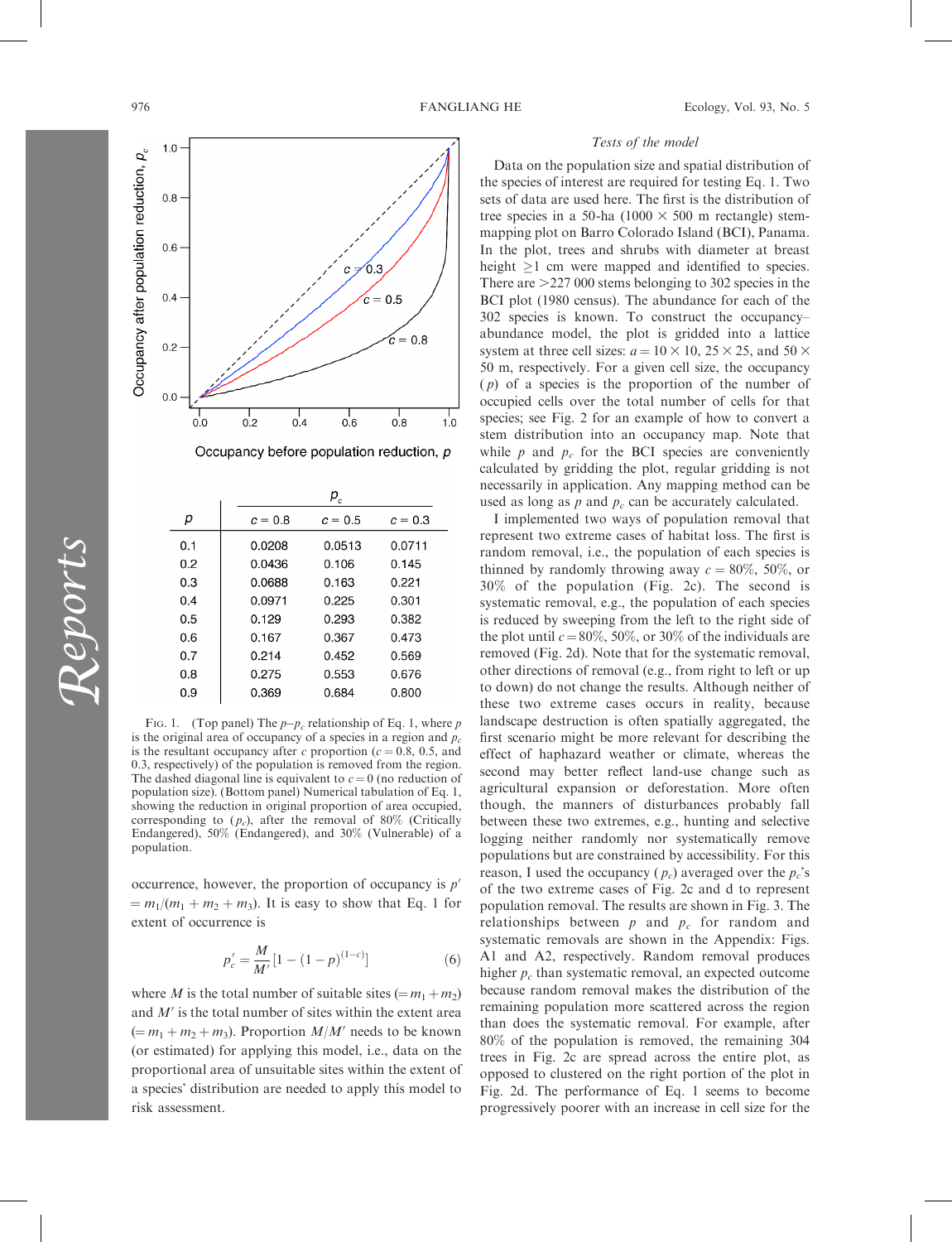

FIG. 2. (a) Distribution of 1522 individuals of an understory tree species, *Lacistema aggregatum* (Flacourtiaceae), in the 50-ha plot on Barro Colorado Island, Panama. (b) Occupancy before removal (cell size  $25 \times 25$  m); proportion of cells occupied is  $p =$ 0.748. (c) Occupancy after randomly removing 80% of the population (304 individuals remain);  $p_c = 0.274$ . (d) Occupancy after systematically removing 80% of the population (304 individuals remain);  $p_c = 0.200$ .

BCI species (the first three rows of Fig. 3), although the deterioration appears to be small as judged by the values of  $R^2$  (lowest  $R^2 = 0.952$ ).

The second data set is a subset of the 372 species used in Hurlbert and White (2005). It describes the distribution of population sizes for 348 land bird species (excluding nocturnal, crepuscular, and raptorial species) on 4950 routes of the North American Breeding Bird Survey (BBS). The population size of each species in each route is a sum of a 5-year period (2003–2007). The use of 5-year sum is a common practice in the literature to avoid inadequate sampling (Hurlbert and White 2005). Not all of the 4950 routes are suitable for colonization of every species. For each species, the routes located within its distribution range are considered suitable, based on its NatureServe range map (available online). $^{2}$  To test Eq. 1, I again implemented random removal and systematic removal of populations. For random removal, individuals of a bird population across routes had the same chance to be thrown away. For systematic removal, a route was first randomly selected and then all of the individuals within the selected route were discarded until the required percentages (80%, 50%, and 30%) of a bird population were removed. The averaged results for the random and systematic removals are shown in Fig. 3. Results of the respective random and systematic removals are shown in the Appendix: Fig. A3.

## **RESULTS**

As expected, Eq. 1 predicts very well the change in occupancy resulting from the reduction of population size (Fig. 3; Appendix: Figs. A1–A3). The correlation coefficients between the reduced occupancy  $(p_c)$  and the model prediction are consistently larger than 0.85 across all the threatened levels and

Reports

 $2$  www.natureserve.org/getData/birdMaps.jsp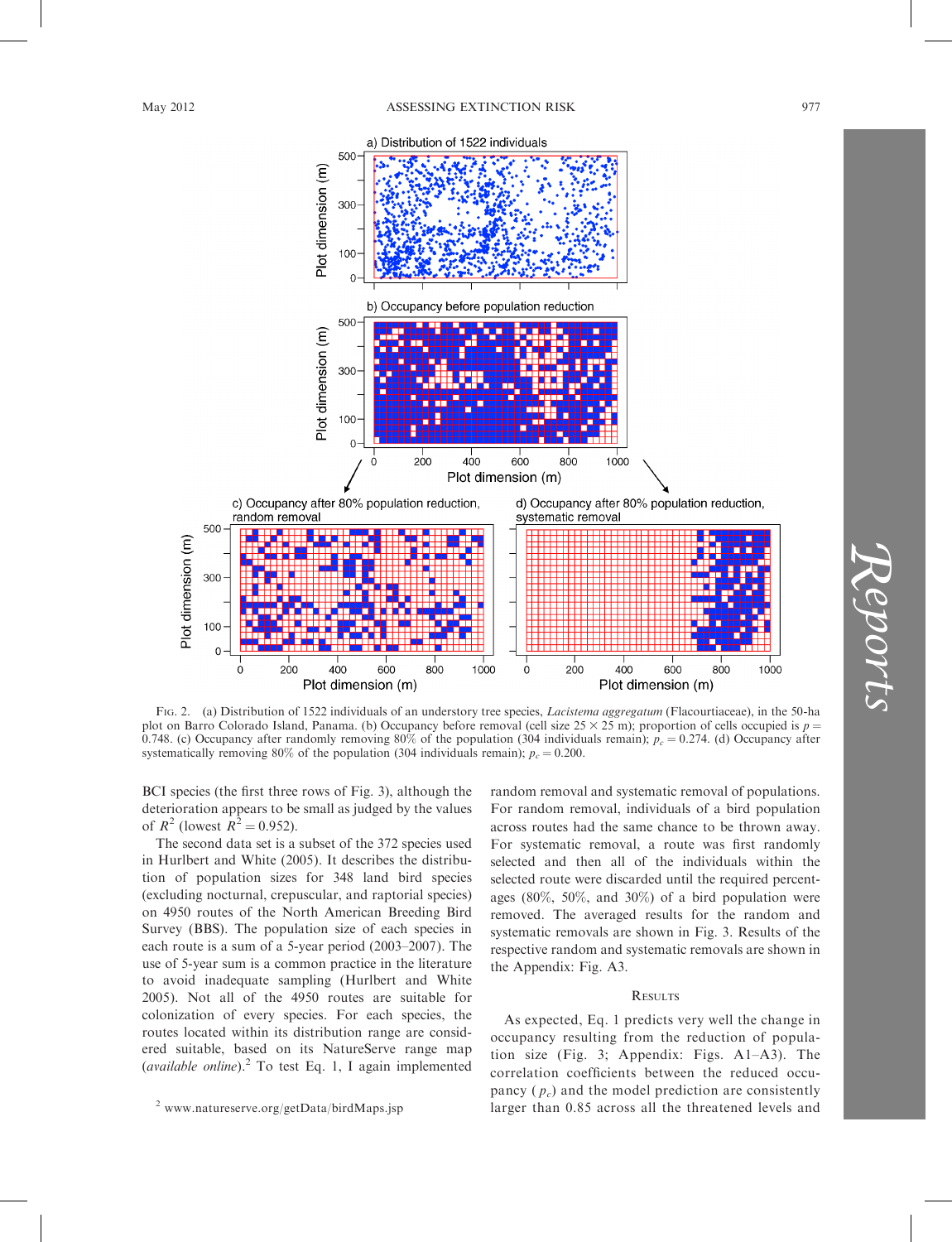

FIG. 3. The  $p-p_c$  relationship for three Red List threat levels ( $c = 80\%$ , 50%, and 30%) for 302 tree species in the 50-ha BCI plot, Panama (at three different spatial scales,  $a = 10 \times 10$ ,  $25 \times 25$ , and  $50 \times 50$  m; first 3 rows) and for 348 land bird species of the North American Breeding Bird Survey (BBS, bottom row). Dots are the averaged occupancy of random and systematic removal. Red curves are Eq. 1, whereas the blue lines are the linear approximation of Eq. 1:  $p_c = (1 - c)p$ . Pearson's correlation coefficient (*r*) describes how well Eq. 1 predicts the empirical  $p-p_c$  relationship.

scales (Fig. 3). Note that the model works especially well for small values of  $p$  (e.g., <0.40). Following a Taylor expansion, Eq. 1 can be approximated by  $p_c =$  $(1 - c)p$  for small p or c. This linear approximation is shown in Fig. 3 (also in Appendix: Figs. A1–A3) and can be useful because, in practice, what most concerns IUCN risk assessments are those species with small occupancies.

## **DISCUSSION**

Eq. 1 integrates criteria A and B of the IUCN system into a single method. With the aid of Eq. 1, assessment of endangerment can now be made based on the concept of criterion A, but using the occupancy measure of criterion B. This overcomes a dilemma in application of the IUCN system: criterion A is biologically sound but requires labor-intensive data on population size, while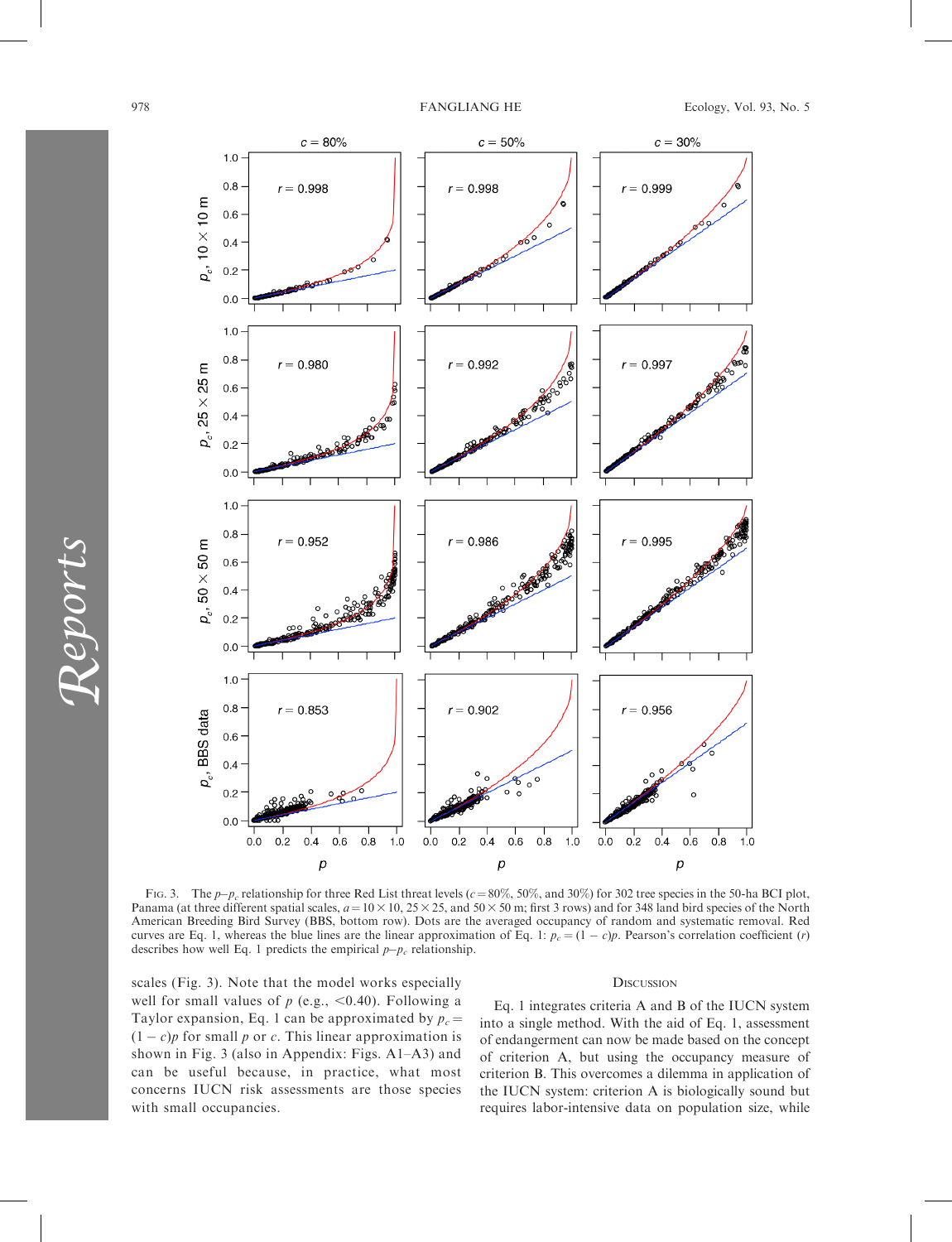occupancy data for criterion B are easier to collect but the criterion lacks biological justification. Eq. 1 is a simple yet general model that has no free parameters and is independent of spatial scale. With the wealth of data on species' distributions, the model could significantly facilitate the assessment of extinction risks worldwide.

A striking feature of Eq. 1, as shown in Fig. 3 and the Appendix, is its scale independence: the same model equally applies to different map resolutions (e.g., across three resolutions of the BCI data) and different map extents (e.g., across the BCI and the BBS data). The Red List is primarily designed for assessing extinction risk at the global level. Nonetheless, since the original publication and rapid expansion of the Red List, there has been a widespread demand for applying the IUCN system to regions within countries (Eken et al. 2004, Miller et al. 2007, Mace et al. 2008). The extent-independence of Eq. 1 allows adapting the IUCN system to any designated area. It is, however, worth noting that although Eq. 1 applies to species that have distributions of different extents and resolutions, the extent and resolution of the distribution of a given species must be kept constant during the period of assessment (10 years or three generations, whichever is longer). Otherwise, the occupancy data are invalid for IUCN assessment; this requirement also applies to Eq. 1.

Another useful property of Eq. 1 is that it reinforces the use of spatial distributions as a measure of extinction risk. As shown by the North American birds, global data on the trend of population density or change in global distribution are not necessary for IUCN threat assessment; what is needed for applying Eq. 1 is the change in species occurrence in multiple sites. Practically, this property is very useful because a simple measure of variation in population size might not reflect the difference in spatial distribution: two species of the same size can have very different occupancies (Gaston 1996, He and Condit 2007). Species with a small range area in which all individuals are clustered in one location could face a higher extinction risk than species occupying multiple sites forming a metapopulation. This difference can be easily represented by Eq. 1. For example, suppose two species have the same population size, but one has occupancy  $p = 0.2$  and the other  $p = 0.3$ . A reduction of 80% of the population will lead to the reduction of range areas of the two species to  $p_c = 0.0436$  and 0.0688, respectively.

Note that the accurate application of Eq. 1 relies on the quality of data. The BCI and BBS data are exceptional in that both the total area and the spatial resolution of occurrences are well defined. For real species of concern, occurrence data usually do not have that level of quality. To minimize the uncertainty associated with messy data in application, decisions need to be made regarding (1) what occurrence data should be used (e.g., occurrences over 5 years, 10 years, or longer; for the BBS data, 5-years occurrence is used), and (2) what grid size should be used to evaluate occurrence (data quality usually decreases with increasing grid size). Another limitation of Eq. 1 is that it does not account for dynamic variation in species distributions driven by potentially many mechanisms, particularly Allee effects and demographic, environmental, and genetic stochasticities that can accelerate the extinction risk of small (endangered) populations. These processes, together with others (e.g., lagged response of population abundance to habitat loss, recolonization of destroyed habitats), can have important effects on the relationship between habitat loss and population reduction and, in turn, on the outcome of endangerment assessment (IUCN-SSC 2010: section 5.7). For these reasons, Eq. 1 should be used with caution and in alignment with the IUCN criteria that rely on the net change in distribution (or population size) over the period of assessment (10 years or three generations). Further tests of Eq. 1 are needed to evaluate its reliability in the face of poor data quality and dynamic change in distribution and population abundance.

The impact of the Red List on the conservation community is so profound that it has fundamentally changed the way biological conservation is studied, legislated, and practiced (Hutton and Dixon 2000, Lamoreux et al. 2003, Rodrigues et al. 2006). Simplicity, flexibility, consistency, and ease of implementation of the measures of extinction risk are crucial to the global effort of Red List assessments (Lamoreux et al. 2003, Mace et al. 2008). These principles are important for minimizing geographical and taxonomic biases in the Red List and for making the best use of the limited information to inform conservation decisions. This study contributes to the quantification of extinction risk in general and to the IUCN assessments in particular by providing a simple, yet general, model for standardizing the assessment of extinction risk using distributional data. Expansion of the taxonomic coverage of Red List assessments has been identified as the highest priority of the IUCN Red List, which currently covers only  $\sim$ 2.7% of known species (Rodrigues et al. 2006, Barnosky et al. 2011). With the wealth of data (Mitchell-Jones et al. 1999, BirdLife International 2004, IUCN-SSC 2004) and increasingly realistic models for species' distributions (Raxworthy et al. 2003, Guisan et al. 2006), the method developed here will contribute significantly to achieving this goal.

#### **ACKNOWLEDGMENTS**

I thank Corey Bradshaw, Thomas Brooks, Kevin Gaston, Georgina Mace, and three anonymous reviewers for their constructive comments on early drafts which substantially improved this paper. Allen Hurlbert generously provided the Breeding Bird Survey data for use in this study. This work was supported by Sun Yat-sen University, the NSERC (Canada), and GEOIDE (Canada).

#### LITERATURE CITED

Barnosky, A. D., N. Matzke, S. Tomiya, G. O. U. Wogan, B. Swartz, T. B. Quental, C. Marshall, J. L. McGuire, E. L.